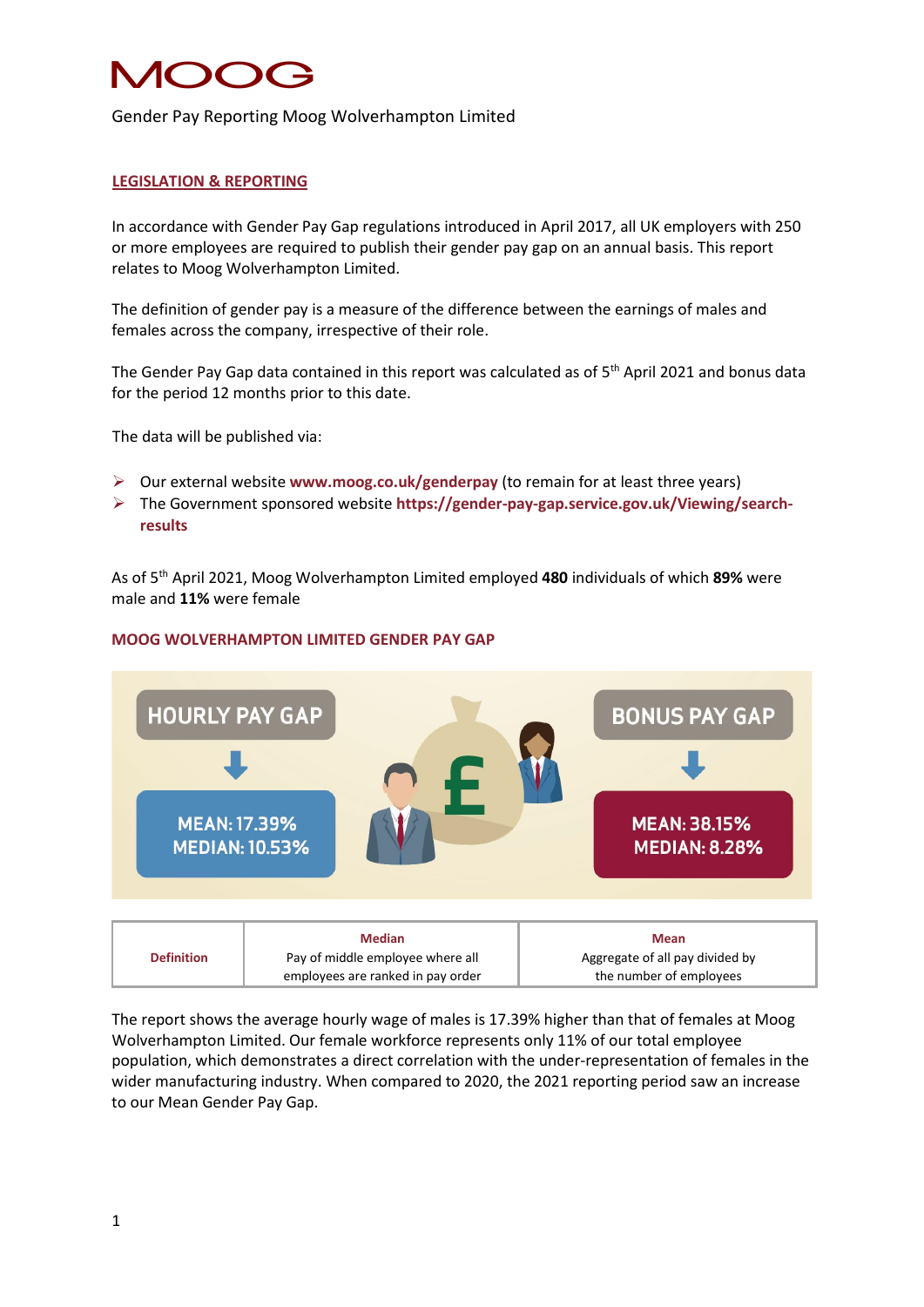## **MOOG**

Gender Pay Reporting Moog Wolverhampton Limited



Definition – The full workforce salary range divided into 4 groups, each with an equal number of employees.

The UK Office for National Statistics estimates a 15.4% mean gender pay gap across all industries; therefore, our mean gender average is above the anticipated national statistic. We understand our gender pay gap to be linked not only to the gender variances in our industry but also to the lower proportion of females in our senior management positions.



Moog is committed to equal opportunities for all employees, and therefore we believe we have robust pay structures and career ladders in place in defined areas of the business along with a consistent approach to salary evaluation.

### **HOW CAN WE IMPROVE OUR GENDER PAY GAP**

MOOG's pay approach supports the fair treatment and reward of all staff irrespective of gender. Our senior leadership team are committed to fair pay and continue to build on actions and initiatives including:

- $\triangleright$  Continued support for women returning to work through shared parental leave, job sharing, compressed hours, and part-time opportunities.
- $\triangleright$  Continuous encouragement of female career progression through continual development conversations and opportunities with their line managers. For example, talent management schemes including leadership development and developing future leader programmes. We